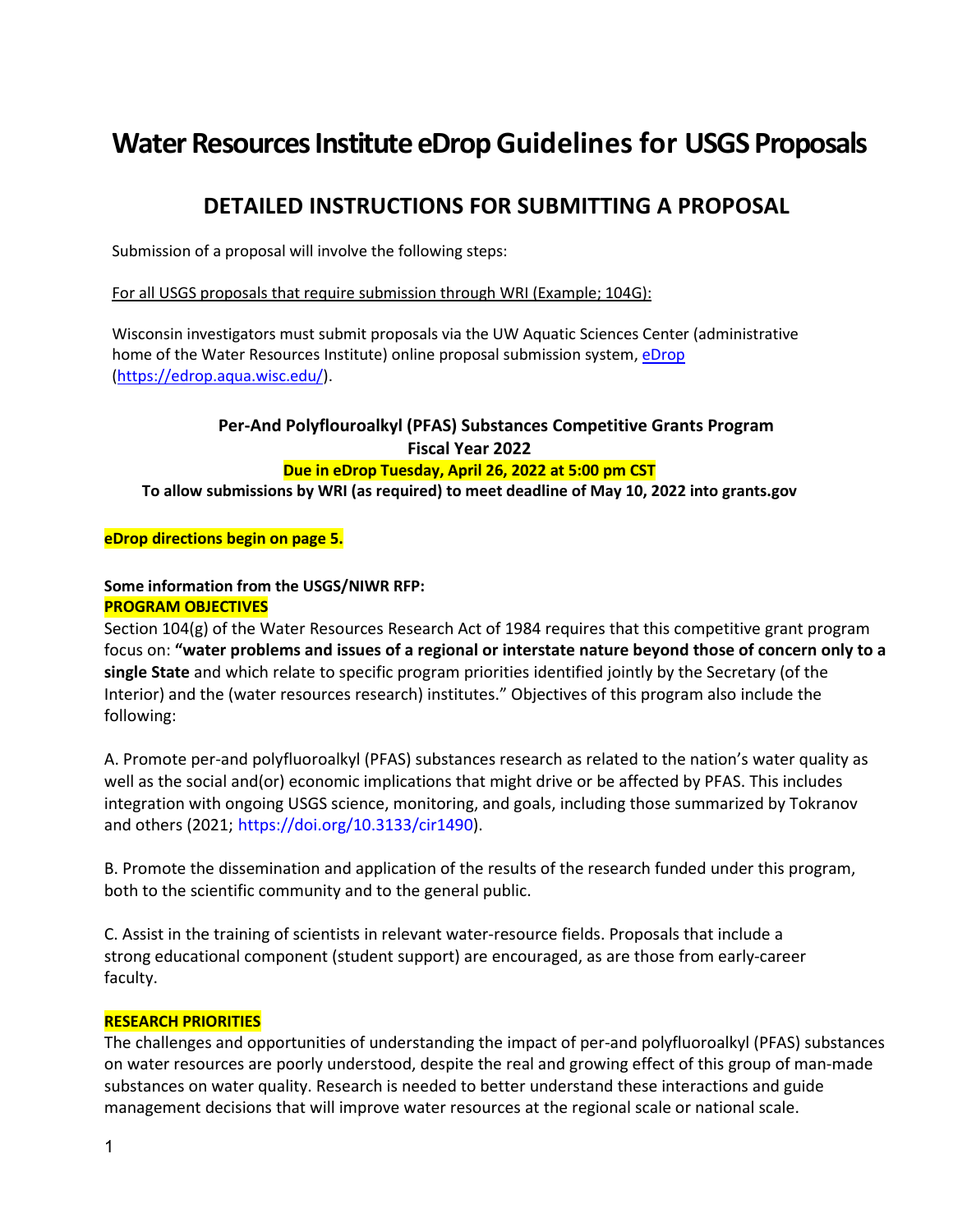Proposals are sought on the following specific areas of inquiry (levels of priority are not assigned, and the order of listing does not indicate the level of priority):

- **Novel proxies** for PFAS detection and quantification
- **Process-oriented** research of PFAS fate, transport, and effects, **with emphasis on molecular-level understanding** of PFAS precursor transformation, sorption dynamics, or mechanisms of bioaccumulation and(or) biological/ecological effects.
- **Atmospheric transport** of PFAS that results in delivery to the hydrologic system via precipitation and runoff at regional or national scales.

#### **PROPOSALS NOT ELIGIBLE FOR FUNDING**

- A. Proposals for research on health effects involving human subjects.
- B. Proposals for research involving oceanography (estuarine research proposals are acceptable).
- C. Proposals submitted by an Institute or Center that has not met reporting requirements on a previous award by the USGS.
- D. Proposals that do not comply with the terms of this Announcement.
- E. Proposals for research that do not meet the Research Priorities.

The due date for full proposals to be submitted in eDrop is **Tuesday, April 26, 2022 at 5:00 pm CST**.

**Note: The USGS RFP is able to be downloaded – PLEASE DISREGARD all information regarding registering and/or submitting through grants.gov. WRI IS REQUIRED TO SUBMIT THE PROPOSALS. Please note details regarding conflict of interest disclosure, overlap or duplication of effort statement, etc.:** 

**<https://www.grants.gov/web/grants/view-opportunity.html?oppId=338700>**

#### **Specific, Required, Budget Forms are able to be downloaded:**

**<https://www.wri.wisc.edu/wp-content/uploads/104g-budget-sheet.xlsx> https://www.wri.wisc.edu/wp-content/uploads/Attachment-D-Budget-Justification-SAMPLE.docx**

PROPOSAL specific directions from the RFP (PROPOSAL PREPARATION):

All proposal documents (elements 1-13) must be submitted as one file in PDF format. Each element has a maximum potential point value and these elements will be combined in order to rank the proposals. Elements 2-7 shall not exceed 10 single-spaced pages, with 12-point font and at least 1-inch margins, including tables, pictures, graphs, figures, and appendices. Proposals exceeding the page limit for elements 2-7 will not be considered. The supplemental information (elements 1,8-13) does not count towards the page limit but includes required parts of the proposal. Please include page numbers and short title in either header or footer, but nothing else. **Note that this format has been revised from previous years.**

1. Cover Page. Must include full and short title, lead PI name and contact information (email and telephone number), collaborator and co-PI names, federal funds requested, matching fund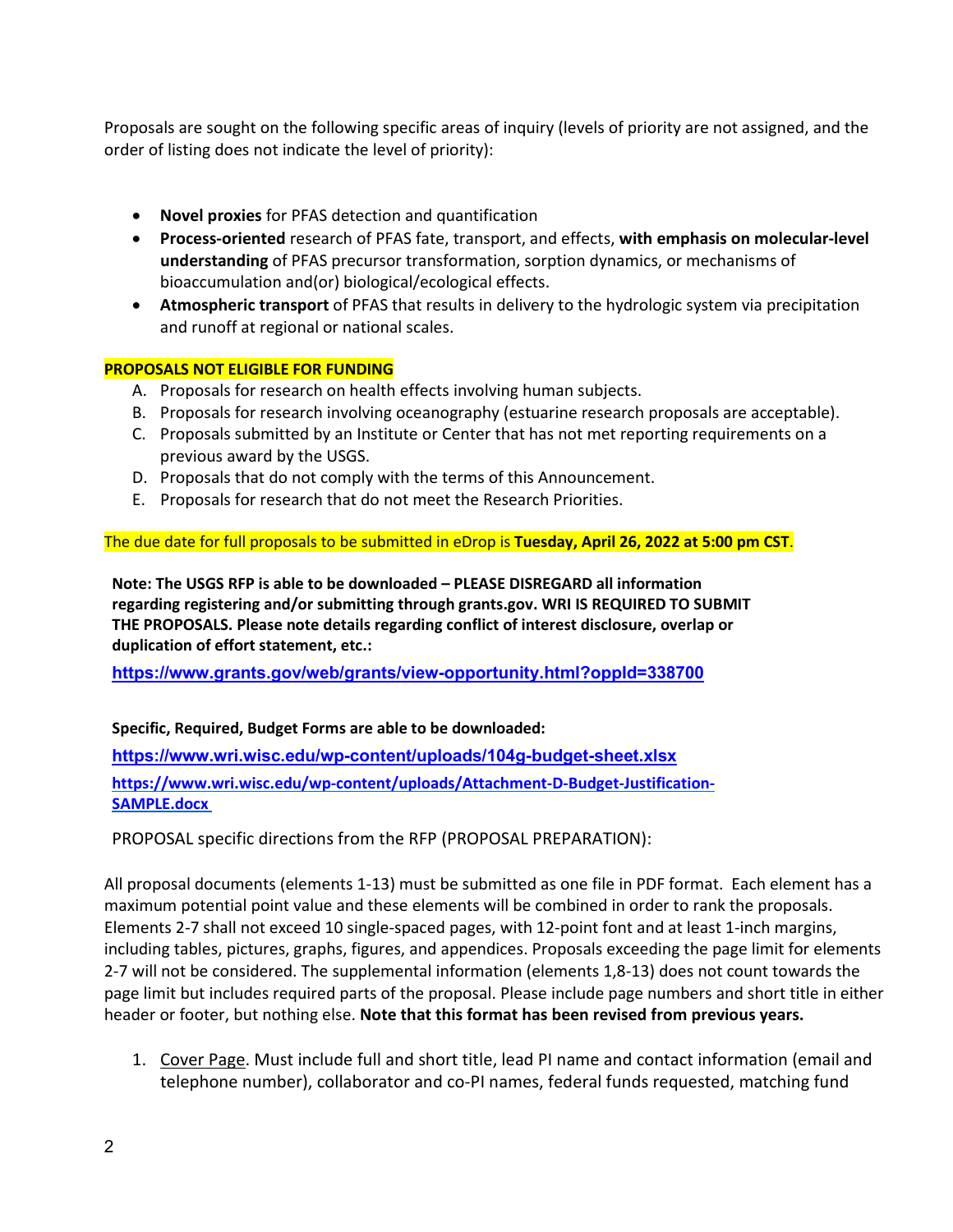contribution, abstract (300 words), plain-language summary (150 words), and keywords. This helps fulfill the new Project Abstract Summary requirement which will be visible to the public.

- 2. Address specific priority
	- o Repeat Title Only
	- o Describe the problem/issue and directly address a research priority described in Section A2.
	- o Document the magnitude of the situation and relevance to state, regional, and national issues.
	- o Why is this project/topic innovative, important, and timely?
- 3. Integration with USGS science:
	- o How does the proposed work initiate or further collaboration with the USGS?
	- o How does it supplement recent or ongoing work by the USGS?
- 4. Scientific value of proposed work
	- o What are the goals and objectives of the research?
	- $\circ$  What is the potential to expand fundamental knowledge through the stated goals and objectives?
	- o Describe the methods, field area, and facilities as a function of these objectives.
- 5. Anticipated Benefits to Scientific Community and General Public
	- o Specify the type of information that is to be gained and how it will be used
	- $\circ$  Describe the potential outcomes and the potential, realistic impacts of the proposed work.
	- o How does the proposed research build on previous research or lay the groundwork for future research?
	- $\circ$  What tangible products are expected? These might include data, methods, workflows, manuscripts, and (or) new communication strategies.
- 6. Products and Information Transfer
	- $\circ$  Provide a timeline of key activities, including field seasons, data collection, and lab analyses, as appropriate.
	- o Explain the planned transfer of results to user groups.
	- $\circ$  How will new information be made available to the scientific community and general public?
	- $\circ$  Identify stakeholders and planned communication strategies (e.g., workshops, publications, extension).
- 7. Training Potential
	- o Detail the educational component, including student support and engagement of earlycareer researchers.
- 8. Budget
	- $\circ$  Use the budget templates to provide the required detail and justification. The PI's salary is an acceptable budget item, but the federal share of the salary should not exceed two months per year. Document salary for other staff and researchers, including any overhead expenses at institutions beyond that of the PI. <https://water.usgs.gov/wrri/WRRI-104g-Budget.zip>
- 9. Data Management
	- $\circ$  Should be in the context of products and information transfer (Element 6). Please use the template at https://www.usgs.gov/media/files/usgs-data-management-plan-checklist.
- 10. Cited Literature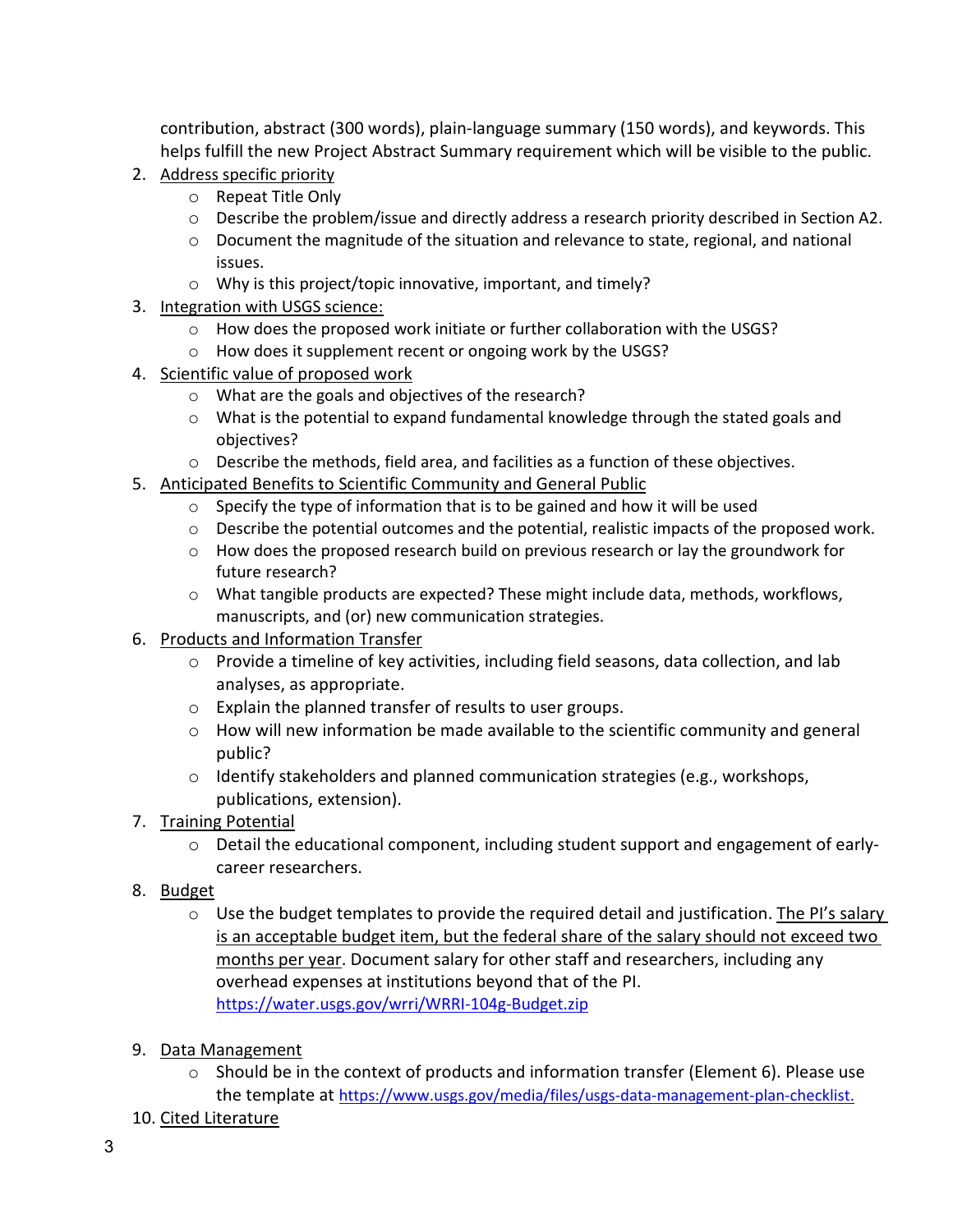- o Should include only those referenced in proposal.
- 11. Qualifications of Research Team
- $\circ$  Provide a brief biographical sketch, no more than 3 pages, for the PI and any co-PIs.
- 12. Matching Commitment Letter
	- $\circ$  Institutional cost-sharing agreement (letter) signed by an official authorized to commit the applicant to all or part of the matching share or a third party, in-kind contribution signed by an official authorized to commit the third party. Scanned legible PDF documents should be uploaded as part of the proposal. The USGS does not need the originals.
- 13. Letters of Support
	- o These are optional. Scanned legible PDF documents should be uploaded as part of the proposal.

### **Data Management Plan Requirements**

Proposals submitted to USGS must include a supplementary document of no more than four pages labeled "Data Management Plan" (DMP). This supplementary document should describe how the proposal will conform to USGS policy on the dissemination and sharing of research results and associated data. A valid DMP may include only the statement that no detailed plan is needed (e.g. "No data are expected to be produced from this project"), as long as the statement is accompanied by a clear justification. This supplementary document may include:

- the types of data, samples, physical collections, software, curriculum materials, and other materials to be produced in the course of the project;
- the standards to be used for data and metadata format and content (where existing standards are absent or deemed inadequate, this should be documented along with any proposed solutions or remedies);
- **Permion increases and shart and and an** provisions for appropriate protection of privacy, confidentiality, security, intellectual property, or other rights or requirements;
- **Perovisions for re-use, re-distribution, and the production of derivatives; and**
- plans for archiving data, samples, and other research products, and for preservation of free public access to them.

Additional guidance on data management plans is available from the USGS Data Management web site here:<https://www.usgs.gov/products/data-and-tools/data-management/data-management-plans> Simultaneously submitted collaborative proposals and proposals that include subawards are a single unified project and should include only one supplemental combined DMP by the lead PI that also addresses all subaward data management needs, regardless of the number of non-lead collaborative proposals or subawards included.

**Required Indirect Cost Statement to be submitted with Application** All organizations must include the applicable statement from the following list in their application, and attach to their application any documentation identified in the applicable statement:

We are: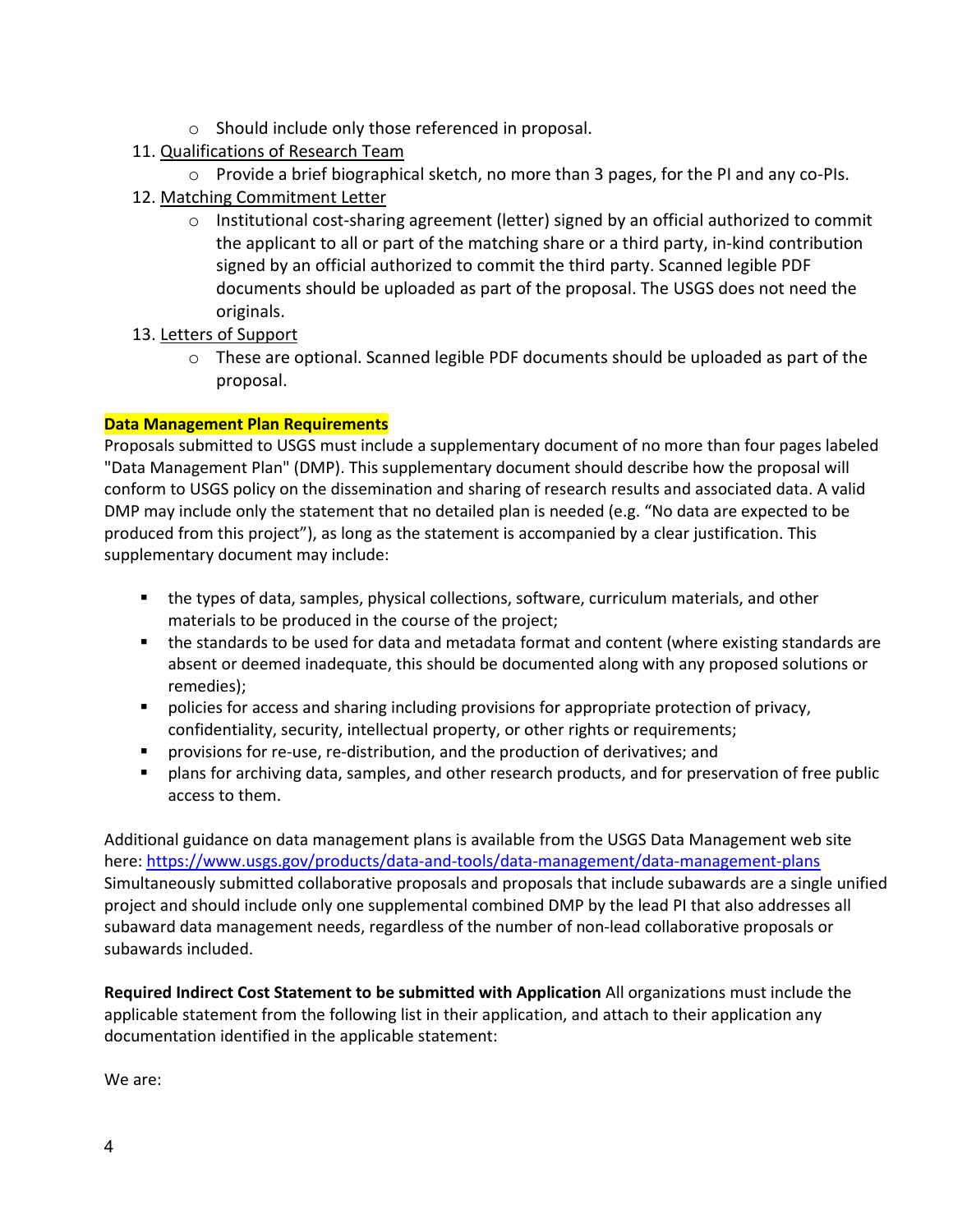o A U.S. state or local government entity receiving more than \$35 million in direct Federal funding each year with an indirect cost rate of [insert rate]. We submit our indirect cost rate proposals to our cognizant agency. Attached is a copy of our most recently approved rate agreement/certification.

o A U.S. state or local government entity receiving less than \$35 million in direct Federal funding with an indirect cost rate of [insert rate]. We have prepared and will retain for audit an indirect cost rate proposal and related documentation.

o A [insert your organization type; U.S. states and local governments, do not use this statement] that has previously negotiated or currently has an approved indirect cost rate with our cognizant agency. Our indirect cost rate is [insert rate]. [Insert either: "Attached is a copy of our most recently approved but expired rate agreement. In the event an award is made, we will submit an indirect cost rate proposal to our cognizant agency within 90 calendar days after the award is made." *or* "Attached is a copy of our current negotiated indirect cost rate agreement."] A [insert your organization type] that has never submitted an indirect cost rate proposal to our cognizant agency. Our indirect cost rate is [insert rate]. If we receive an award, we will submit an indirect cost rate proposal to our cognizant agency within 90 calendar days after the award date.

 $\circ$  A [insert your organization type] that has never submitted an indirect cost rate proposal to our cognizant agency and has an indirect cost rate that is lower than 10%. Our indirect cost rate is [insert rate; must be lower than 10%]. However, if we receive an award we will not be able to meet the requirement to submit an indirect cost rate proposal to our cognizant agency within 90 calendar days after award. We request as a condition of award to charge a flat indirect cost rate of [insert rate; must be lower than 10%] against [insert a clear description of the direct cost base against which your rate is charged (e.g., salaries; salaries and fringe benefits; or modified total direct costs). However, please note that your organization cannot charge indirect costs in excess of the indirect costs that would be recovered if applied against modified total direct costs as defined in  $\S2$  CFR 200.68]. We understand that we must notify USGS in writing if we establish an approved rate with our cognizant agency at any point during the award period.

o A [insert your organization type] that has never submitted an indirect cost rate proposal to our cognizant agency and has an indirect cost rate that is 10% or higher. Our indirect cost rate is [insert your organization's indirect rate; must be 10% or higher]. However, if we receive an award we will not be able to meet the requirement to submit an indirect cost rate proposal to our cognizant agency within 90 calendar days after award. We request as a condition of award to charge a flat *de minimis* indirect cost rate of 10% to be charged against modified total direct project costs as defined in 2 CFR §200.68. We understand that we must notify USGS in writing if we establish a negotiated rate with our cognizant agency at any point during the award period. We understand that additional Federal funds may not be available to support an unexpected increase in indirect costs during the project period and that such changes are subject to review, negotiation, and prior approval by USGS.

o A [insert your organization type] that is submitting this proposal for consideration under the "Cooperative Ecosystem Studies Unit Network", which has a Department of the Interior-approved indirect cost rate cap of 17.5%. If we have an approved indirect cost rate with our cognizant agency, we understand that we must apply this reduced rate against the same direct cost base as identified in our approved indirect cost rate agreement per 2 CFR §1402.414. If we do not have an approved indirect cost rate with our cognizant agency, we understand that we must charge indirect costs against the modified total direct cost base defined in 2 CFR §200.68 "Modified Total Direct Cost (MTDC)". We understand that we must request prior approval from USGS to use the 2 CFR 200 MTDC base instead of the base identified in our approved indirect cost rate agreement. We understand that USGS approval of such a request will be based on: 1) a determination that our approved base is only a subset of the MTDC (such as salaries and wages); and 2) that use of the MTDC base will still result in a reduction of the total indirect costs to be charged to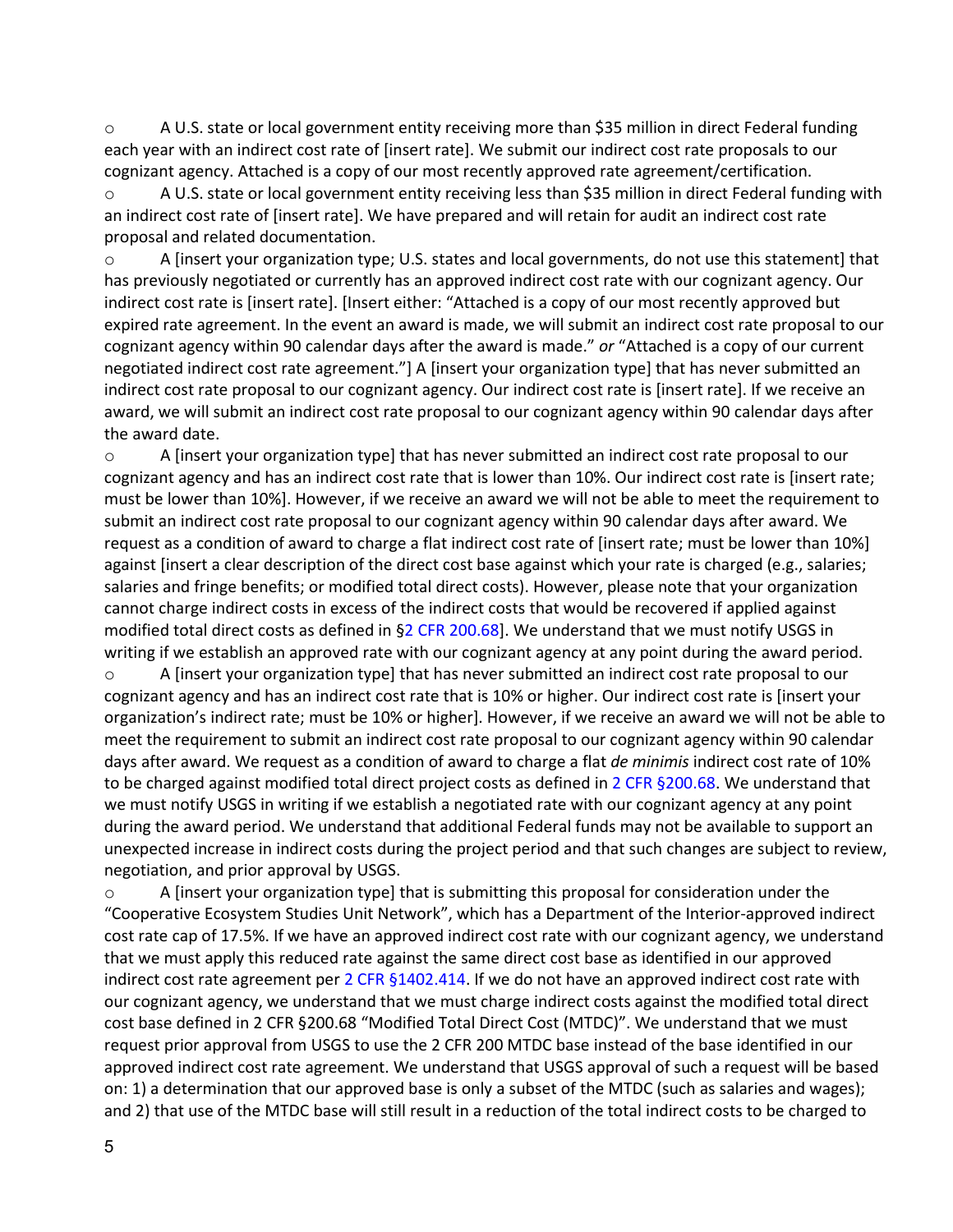the award. In accordance with 2 CFR §200.405, we understand that indirect costs not recovered due to a voluntary reduction to our federally negotiated rate are not allowable for recovery via any other means. o A [insert your organization type] that will charge all costs directly.

Matching funds may contain indirect costs and non-federal salaries and benefits. The applicant's negotiated indirect cost rate (NICR) may be applied to **both** qualifying federal and non-federal direct costs, and the result used to satisfy part of the matching requirement under the non-federal share. The NICR shall not be applied to tuition and equipment costs. **As per the Water Resources Research Act federal funds shall not be used to pay indirect costs.**

What needs to be uploaded into eDrop: A SINGLE PDF with items 1-13 shown above and in the order listed, along with the excel budget sheet uploaded as an excel document (but also included in the PDF).

**NOTE: Steps 1 through 6 are completed online at [eDrop](https://edrop.aqua.wisc.edu/) [\(https://edrop.aqua.wisc.edu/.](https://edrop.aqua.wisc.edu/)**

#### **STEP 1. CREATE AN eDROP ACCOUNT**

Create an account in the Aquatic Sciences Center's Web-based proposal submission system[, eDrop](https://edrop.aqua.wisc.edu/) [\(https://edrop.aqua.wisc.edu/\)](https://edrop.aqua.wisc.edu/). The account that you may have created to submit a different proposal through the Aquatic Sciences Center will work for submitting a full proposal.

#### **NOTE:**

**STEPS 2 through 6 (below) may be completed separately.**

**You do not need to upload your entire proposal package in a single session; however, you must hit the "SAVE" button to avoid losing anything you enter. We encourage you to frequently SAVE your updates.**

**Your account will remain active through the submission deadline, and you may edit each section until your proposal is officially submitted (see Step 5).**

**Your proposal is not officially submitted until you click on the "SUBMIT" button in the "Submission Preview" tab.**

#### **STEP 2. LOG IN TO eDROP AND ENTER PROPOSAL INFORMATION**

Log on to the eDrop system and:

- Select "ADD PROPOSAL" next to the "FY22 USGS/NIWR 104(G) Per-And Polyflouroalkyl (PFAS) Substances Competitive Grants Program."
- Enter title, keywords, and project initiation and completion dates and click "Update."

Provide the following information directly into form fields on the web page:

A. Investigators(PI, Co-PI and Associate PI). Note: For Wisconsin, only faculty members (or persons having principal investigator status at his/her institution) in the University of Wisconsin System or other Wisconsin college or university may be designated as Principal Investigators. Other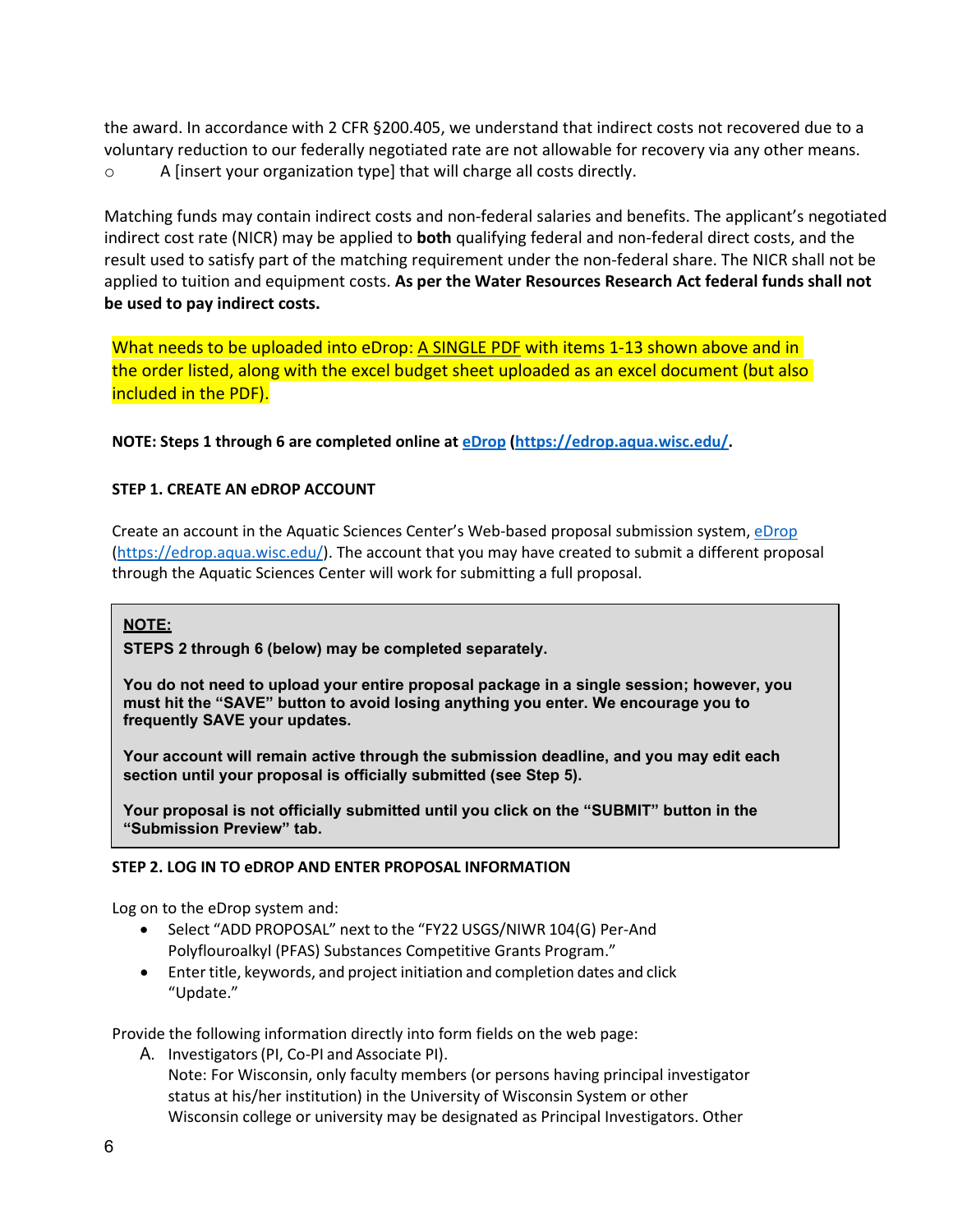investigators affiliated with a project are to be designated as Associate Investigators.

- B. Financial Contact (for administering the project)
- C. Federal Funds Requested
- D. Match Funds Submitted
- E. Proposal Start Date
- F. Proposal End Date
- G. Research Category
- H. Abstract
- I. Focus Categories

#### **STEP 3. VERIFY AND UPLOAD YOUR BUDGET INFORMATION**

The budget requirements are very specific for this proposal submission. The primary sponsor requires salary breakdowns to include both percentages and number of hours for any position having salary in the budget. Detailed supply and travel expenses are also necessary. Please make sure to review prior to putting together the overall proposal PDF (uploaded in Step 4 below and including the budget). An excel format budget is also requested to be uploaded separately from the overall PDF. Upload this excel document "104G Excel Budget File Upload WRI."

For budget or required documents advice, including questions regarding submission of multi-campus or multi- institutional proposals, contact Melissa A. Boyce [\(maboyce@aqua.wisc.edu\)](mailto:maboyce@aqua.wisc.edu).

#### **STEP 4. UPLOAD PROPOSAL**

Upload the PDF proposal file prepared as directed in the RFP and summarized above. The eDrop system permits you to "browse" your local computer files to locate and upload the PDF file you saved locally.

#### **STEP 5. SUBMIT YOUR PROPOSAL**

After you have provided all the necessary information and are satisfied your proposal is complete, click on the "Submit Proposal" button. Please note that once you have done this, you will no longer be able to edit your submission. If the submission is successful, you will receive an email confirmation. **This step MUST be completed by 5 p.m. Central Daylight Time on April 26, 2022.**

#### **STEP 6. PROVIDE ADMINISTRATIVE APPROVAL**

All proposal submissions require administrative approvals and clearances before they can be moved forward with WRI submitting the proposal. **Ensure that administrative approval has been provided by 5 p.m. Central Daylight Time on April 26, 2022.** See below:

**Wisconsin campuses other than UW-Madison:** An email stating that the proposal has received all required approvals and clearances must be sent to Melissa Boyce [\(maboyce@aqua.wisc.edu\)](mailto:maboyce@aqua.wisc.edu). This email must be from a campus official who is authorized to approve extramural grant applications and have a **"Subject" of FY22 PFAS 104G.** The body of the email needs to identify the PI, the approved budget amount with an annual breakdown and total for all years, the approved cost share/match amount and the submitting institution name, along with the current F&A agreement included as an attachment. Attachment of official transmittal documents or electronically routed authorization forms are also acceptable as long as they show the required